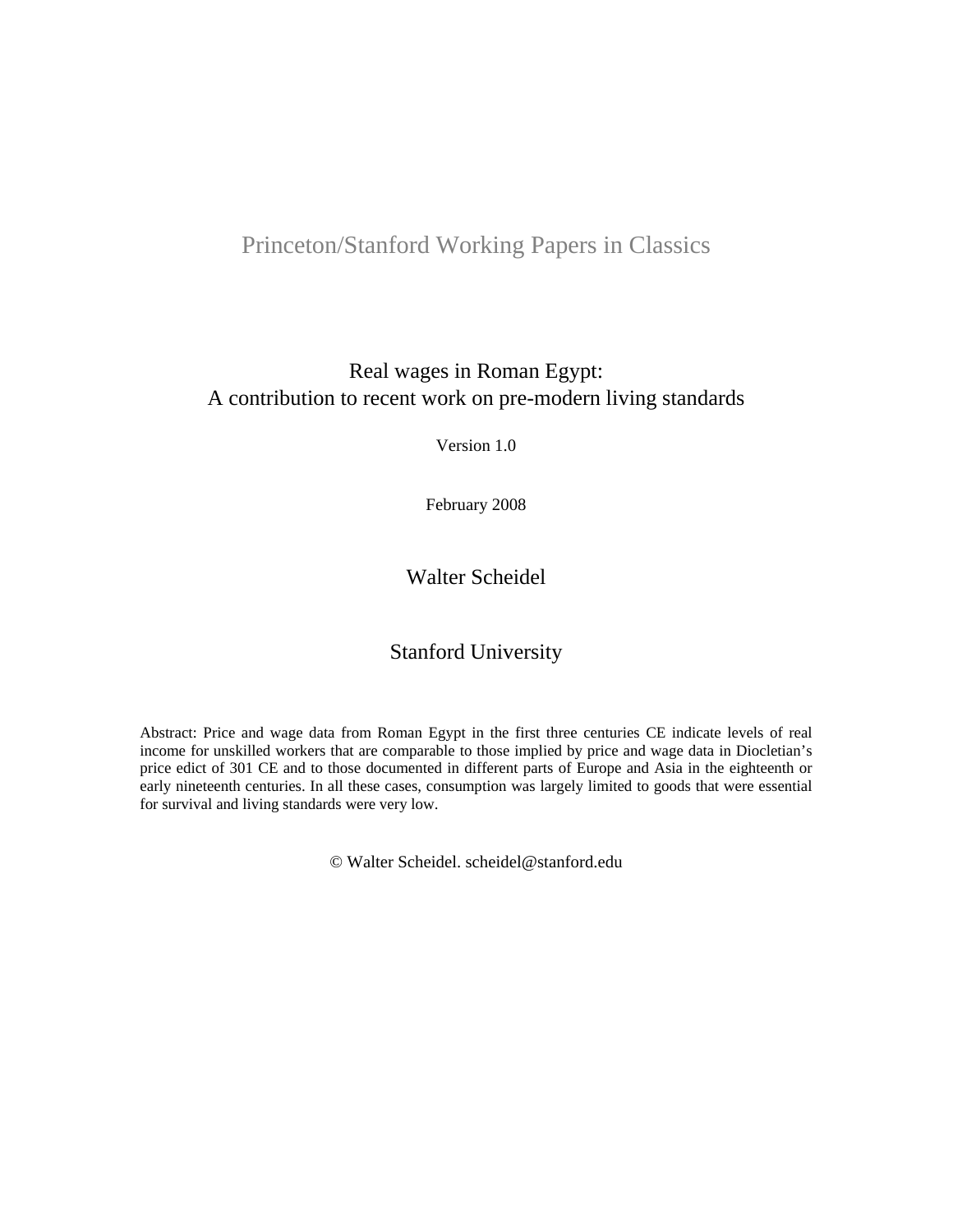Real incomes are a critical measure of human well-being.<sup>[1](#page-1-0)</sup> As the focus of the debate about the nature of the Greek and Roman economies has begun to shift from structures and mentalities to questions of performance and distribution, ancient historians have surveyed an increasingly wide range of indicators of commodity consumption and physiological well-being that are thought to shed some light on overall living standards.<sup>[2](#page-1-1)</sup> While this approach has yielded interesting and in some cases comfortingly convergent findings, it cannot change the fact that representative serial data on prices and wages are necessary to establish absolute and relative levels of real income and track trends over time. In recent years, historians of the more recent past have made great progress in the comparative study of real wages around the world. As a result, for the period from the fourteenth century onward, we are now in a position to compare real wages in several European countries as well as in China, India, and Japan. $3$ 

As is well known, little comparable evidence has survived from the ancient world. In a recent pilot study, the British economic historian Robert Allen has made an attempt to study the price and wage figures recorded in Diocletian's 'Edict on Maximum Prices' of 301 CE in the same way as early modern data.<sup>[4](#page-1-3)</sup> Using two different 'consumption baskets' that reflect the likely consumption requirements of a 'respectable' and a poor working family, he relates the aggregate cost of obtaining the required goods to the mandated maximum income of an unskilled laborer in order to ascertain what proportion of a particular 'consumption basket' this worker would have been able to afford.<sup>[5](#page-1-4)</sup> Despite some difficulties in matching the configuration of goods that were used to construct 'consumption baskets' for the last few centuries, the results for the late Roman tariff are

<span id="page-1-0"></span><sup>&</sup>lt;sup>1</sup> Per capita GDP at purchasing power parity (i.e., real income) is one of the three key indices of the *Human Development Index* of the United Nations (http://hdr.undp.org.).

<span id="page-1-1"></span><sup>&</sup>lt;sup>2</sup> I. Morris, 'Economic growth in ancient Greece', *Journal of Institutional and Theoretical Economics* 160 (2004), 709-42, and 'Archaeology, standards of living, and Greek economic history', in J. G. Manning and I. Morris (eds.), *The ancient economy: evidence and models* (Stanford 2005), 91-126; F. de Callataÿ, 'The Graeco-Roman economy in the super-long run: lead, copper, and shipwrecks', *Journal of Roman Archaeology* 18 (2005), 361-72; N. Koepke and J. Baten, 'The biological standard of living in Europe during the last two millennia', *European Review of Economic History* 9 (2005), 61-95; G. Kron, 'Anthropometry, physical anthropology, and the reconstruction of ancient health, nutrition, and living standards', *Historia* 54 (2005), 68-83; P. Temin, 'Estimating GDP in the early Roman Empire', in E. Lo Cascio (ed.), *Innovazione tecnica e progresso economico nel mondo romano* (Bari 2006), 31-54; W. Jongman, 'The early Roman Empire: consumption', in W. Scheidel, I. Morris, and R. Saller (eds.) (2007), *The Cambridge economic history of the Greco-Roman world* (Cambridge 2007), 592-618, and 'Gibbon was right: the decline and fall of the Roman economy', in O. Hekster, G. de Kleijn, and D. Slootjes (eds.), *Crises and the Roman empire* (Leiden 2007), 183-199; M. Silver, 'Roman economic growth and living standards: perception versus evidence', *Ancient Society* 37 (2007), 191-252. 3

<span id="page-1-2"></span>J. L. van Zanden, 'Wages and the standards of living in Europe, 1500-1800', *European Review of Economic History* 3 (1999), 175-98; R. C. Allen, 'The great divergence: wages and prices from the Middle Ages to the First World War', *Explorations in Economic History* 38 (2001), 411-47, and 'Real wages in Europe and Asia: a first look at the long-term patterns', in R. C. Allen, T. Bengtsson, and M. Dribe (eds.), *Living standards in the past: new perspectives in well-being in Asia and Europe* (Oxford 2005), 111-30; R. C. Allen, J.-P. Bassino, D. Ma, C. Moll-Murata, and J. L. van Zanden, 'Wages, prices, and living standards in China, Japan, and Europe, 1738-1925', GPIH Working Paper No. 1 (October 2005).

<span id="page-1-3"></span><sup>&</sup>lt;sup>4</sup> R. C. Allen, 'How prosperous were the Romans? Evidence from Diocletian's Price Edict (301 AD)', University of Oxford, Department of Economics, Discussion Paper Series No. 363 (October 2007).

<span id="page-1-4"></span><sup>&</sup>lt;sup>5</sup> Allen, 'How prosperous', 4-8, and see in the text below. For an earlier attempt to use these data to study living standards, see E. Frézouls, 'Prix, salaires et niveaux de vie: quelques enseignements de l'Edit du Maximum', *Ktèma* 2 (1977), 253-268, and 3 (1978), 289-300.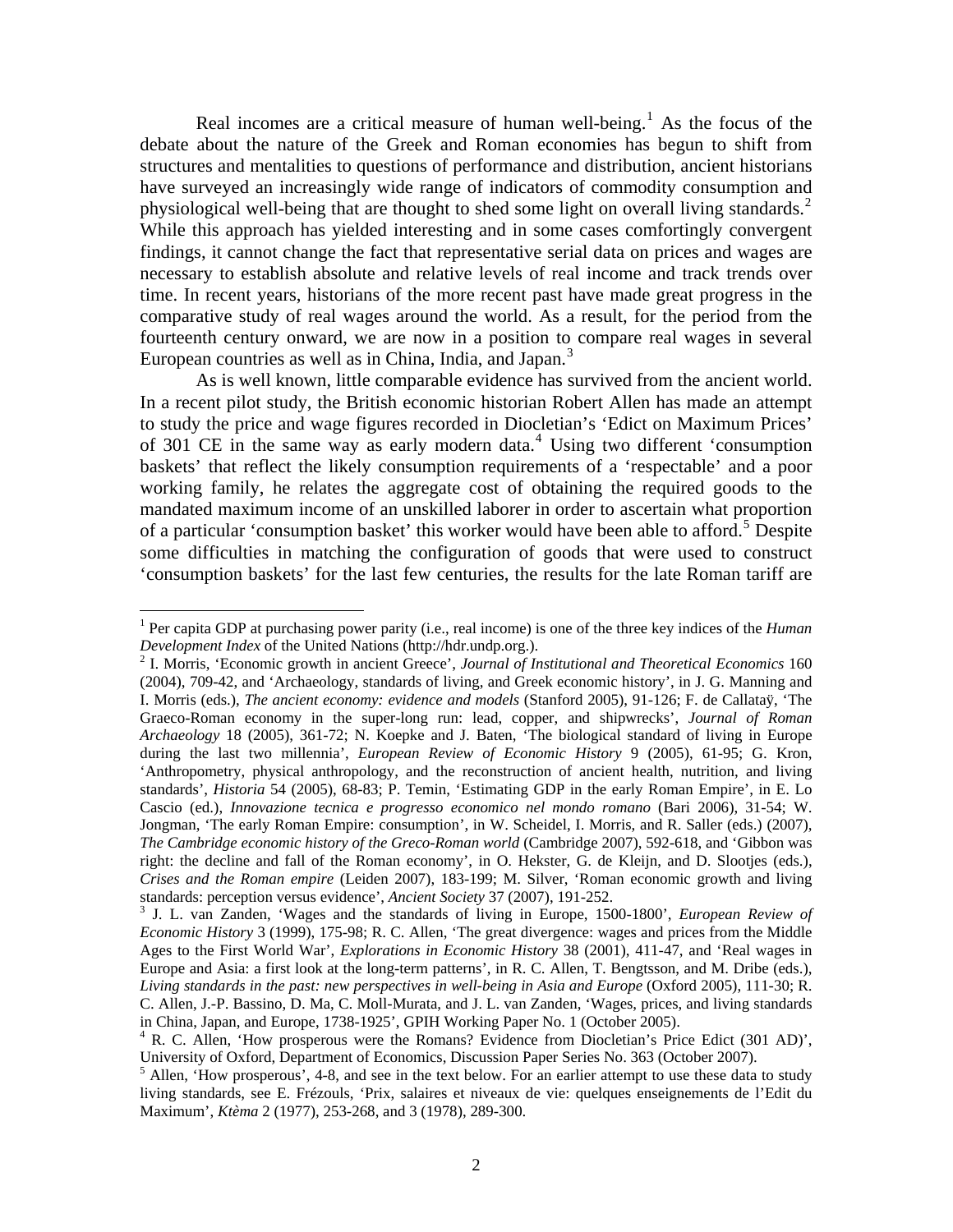prima facie plausible in that they are consistent with those obtained for more recent premodern economies. More specifically, a Roman unskilled worker's ability to purchase a given baskets of goods was similar to that of his counterparts in Florence, Vienna, Beijing, and Delhi in parts of the eighteenth or nineteenth centuries but fell far short of that of workers in early modern Amsterdam or London. At the same time, implied late Roman real wages were much lower than they came to be in both Europe and Asia during the fifteenth century.<sup>[6](#page-2-0)</sup> Thus, in the most general terms, the evidence of Diocletian's price edict puts late Roman 'lower class' living standards on a par with those attained by workers in much later societies that experienced growing inequality and immiseration.<sup>[7](#page-2-1)</sup>

At the end of his paper, Allen proposes 'to use actual wages and prices (rather than legal maxima) to measure real wages in the Roman period and to do this for different regions of the empire and different time periods'.<sup>[8](#page-2-2)</sup> In practice, however, Egypt appears to be the only part of the Roman world that can be studied in this way. It is only in this region that a sufficiently large number of records of commodity prices and wage payments have survived to support an attempt to establish the aggregate cost of a specific 'consumption basket' and relate it to incomes.[9](#page-2-3) The present survey focuses on price and wage data from the first through third centuries CE which have received a considerable amount of scholarly attention and are readily accessible in synthetic surveys.<sup>[10](#page-2-4)</sup> The distribution of prices of particularly well-documented goods – wheat, wine, and donkeys – points to the existence of two distinct periods of price stability, from the late first century CE to the 160s CE or a bit later and from the 190s to the early 270s CE. In both periods, prices for these commodities tended to fluctuate within fairly narrow bands. These two bands are separated by a sudden doubling in prices between the 160s and 190s CE. For this reason, I provide separate estimates of price and wage levels for each of these two periods (henceforth labeled 'Periods 1' and '2').

In order to ensure direct comparability with existing indices, I use the two 'consumption baskets' devised by Allen with only very minor alterations.<sup>[11](#page-2-5)</sup> This is not to say that the suggested configuration of consumption needs is necessarily fully applicable to conditions in Roman Egypt: these two 'budgets' are simply meant to serve as heuristic devices that represent different levels of living standards.

<sup>6</sup> See Allen, 'How prosperous', 14-15 figs. 2-3.

<span id="page-2-1"></span><span id="page-2-0"></span><sup>&</sup>lt;sup>7</sup> See esp. P. T. Hoffman, D. S. Jacks, P. A. Levin, and P. H. Lindert, 'Sketching the rise of inequality in early modern Europe', in Allen, Bengtsson, and Dribe (eds.), *Living standards*, 131-72; and cf. now also B. Milanovic, P. H. Lindert, and J. G. Williamson, 'Measuring ancient inequality', NBER Working Paper No. 13550 (October 2007).

<span id="page-2-2"></span><sup>8</sup> Allen, 'How prosperous', 9.

<span id="page-2-3"></span><sup>&</sup>lt;sup>9</sup> Epigraphic records from the Aegean island of Delos preserve large numbers of commodity prices but cannot easily be used to reconstruct real wages: see G. Reger, *Regionalism and change in the economy of independent Delos, 314-167 B.C.* (Berkeley 1994), esp. 9 and n.19, and cf. also 'The price histories of some imported goods on independent Delos', in J. Andreau, P. Briant, and R. Descat (eds.), *Prix et formation des prix dans les économies antiques* (St-Bertrand-de-Comminges 1997), 53-72. 10 H.-J. Drexhage, *Preise, Mieten/Pachten, Kosten und Löhne im römischen Ägypten bis zum* 

<span id="page-2-4"></span>*Regierungsantritt Diokletians* (St Katharinen 1991) (marred by errors by still the most comprehensive survey); D. W. Rathbone, 'Monetisation, not price-inflation, in third-century A.D. Egypt?', in C. E. King and D. G. Wigg (eds.), *Coin finds and coin use in the Roman world* (Berlin 2006), 321-39, and 'Prices and price formation in Roman Egypt', in Andreau, Briant, and Descat (eds.), *Prix*, 183-244.<br><sup>11</sup> The only addition is lentils, which happen to be relatively well attested in Period 1, to provide an

<span id="page-2-5"></span>alternative to the poor price data for beans. The *chiton*, a dress-like garment worn by men and women, has been substituted for cloth. See the note for Table 1.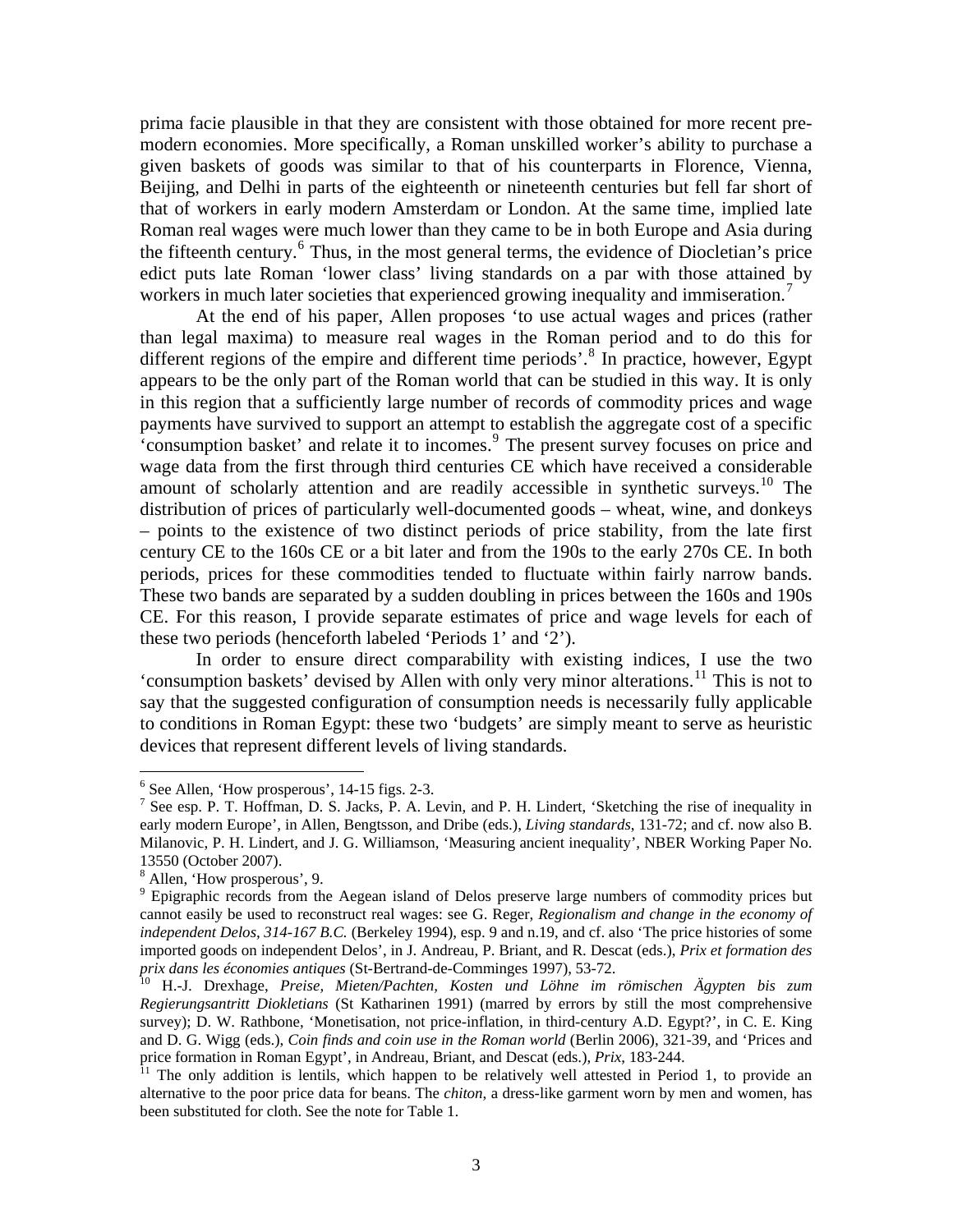Table 1 prices the goods in Allen's so-called 'respectability basket' which was 'inspired by English and Dutch studies of working class budgets and suggests the spending pattern of 'respectable' workers' but adjusted to reflect the absence of New World foods such as sugar and potatoes and substituting wine for beer to account for Mediterranean tastes.<sup>[12](#page-3-0)</sup> This particular configuration of goods was used to calculate real incomes according to Diocletian's price edict and in eighteenth-century Strasbourg and Naples. $^{13}$  $^{13}$  $^{13}$ 

A glance at Table 1 is enough to show that this exercise entails a considerable amount of uncertainty. Despite the relatively large overall number of surviving price data, different commodities are very unequally represented in the papyrological record. Thus, while a recent survey gathered no fewer than 150 price points for wine alone, the prices of many other products are only rarely or never attested in ways that would permit us to utilize them for this kind of investigation.<sup>[14](#page-3-2)</sup> For example, records of the sale of (fire)wood and cloth consistently fail to specify the amount of these materials that was exchanged for the stated price. Even the price of a very basic commodity such as bread can be surprisingly difficult to ascertain: most extant records refer to unmilled grain. For all these reasons, the best we can hope for is *range* of probable costs in each of the two periods.

 $12$  Allen, 'How prosperous', 4, 10-11 tables 1-2.

<span id="page-3-2"></span><span id="page-3-1"></span><span id="page-3-0"></span><sup>&</sup>lt;sup>13</sup> Ibid. 11 table 2. See above, n.11, for my marginal alterations.<br><sup>14</sup> See Rathbone, 'Prices', 185 for the number of wine prices.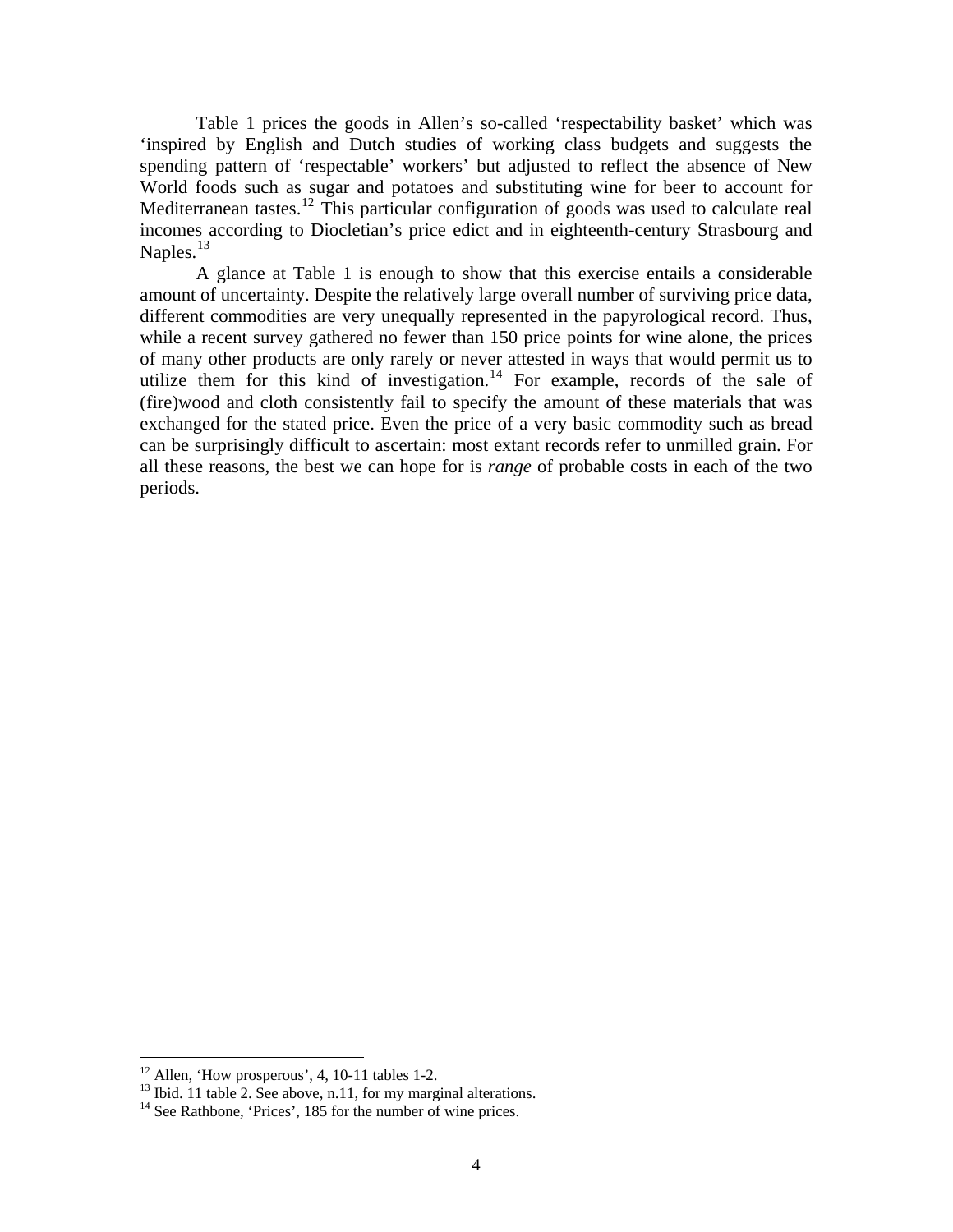|                                                          | Quantity per person |                                    | Price in drachms                                             |
|----------------------------------------------------------|---------------------|------------------------------------|--------------------------------------------------------------|
|                                                          | per year            | Period 1                           | Period 2                                                     |
| <b>Bread</b>                                             | $182$ kg            | $(?)47.3 - >63.4$                  | $((?)106->143)$                                              |
| <b>Beans</b>                                             | 52 1                | (?)3.8                             | (?)27.5                                                      |
| or lentils                                               | (521)               | 6.2                                | $\gamma$                                                     |
| Meat                                                     | $26 \text{ kg}$     | 51-102                             | $(102-204)$                                                  |
| (Olive) oil                                              | 5.21                | 18.5                               | 39.3                                                         |
| Cheese                                                   | $5.2$ kg            | $\overline{?}$                     | $\gamma$                                                     |
| Eggs                                                     | 52 pieces           | 8.8                                | (17.7)                                                       |
| Wine                                                     | 68.251              | 24.9                               | 46.3                                                         |
| Soap                                                     | $2.6$ kg            |                                    |                                                              |
| Linen                                                    | 5 <sub>m</sub>      | 40                                 | 90                                                           |
| Candles                                                  | $2.6$ kg            |                                    |                                                              |
| Lamp oil                                                 | 2.61                | 9.3                                | 19.7                                                         |
| Fuel                                                     | 5.0m BTU            | $\gamma$                           | $\gamma$                                                     |
| Gross total                                              |                     | $204 - 273$                        | $449 - 588$                                                  |
| Adjusted total                                           |                     | $236 - 316$                        | $521 - 5681$                                                 |
| Household requirement                                    |                     | $743 - 995$                        | $1,641 - 2,145$                                              |
| Annual wages (daily pay)                                 |                     | 250                                | 571                                                          |
| Annual wages (monthly pay)                               |                     | 288                                | 708 (768)                                                    |
| Welfare ratio (daily pay)<br>Welfare ratio (monthly pay) |                     | $< 0.25 - 0.34$<br>$< 0.29 - 0.39$ | $< 0.27 - 0.35$<br>$\langle 0.33(0.36) - 0.43(0.47) \rangle$ |

\_\_\_\_\_\_\_\_\_\_\_\_\_\_\_\_\_\_\_\_\_\_\_\_\_\_\_\_\_\_\_\_\_\_\_\_\_\_\_\_\_\_\_\_\_\_\_\_\_\_\_\_\_\_\_\_\_\_\_\_\_\_\_\_\_\_\_\_\_\_\_\_

Table 1 Mediterranean respectability basket

Note: Figures prefaced by (?) are based on a single recorded price for a particular good, and figures in parentheses for Period 2 are extrapolated from reports from the preceding period. Moreover, the cost of some goods is completely unknown or these goods did not exist: hence '?' or '-'. The median price of an *artaba* of wheat (38.8 liters or 30.3kg) was 8 drachms in Period 1 and 18 drachms in Period 2 (W. Scheidel, 'A model of demographic and economic change in Roman Egypt after the Antonine plague', *Journal of Roman Archaeology* 15 (2002), 103, based on Rathbone, 'Prices'). Drexhage, *Preise*, 27-33 discusses the cost of flour and bread. Milling costs of 0.43-0.57 drachms per *artaba* are reported, and one record from the second century CE prices 2 *artabas* of bread at 21 drachms. If this means that 2 *artabas* of grain produced bread worth 21 drachms, 1kg of bread would have cost 0.26-0.29 drachms: if milling resulted in a weight loss of 0-10 percent and bread was 1.33 times as heavy as the flour it was made of, 1 *artaba* of wheat would have yielded somewhere around 36 to 40kg of bread. Thus, 182kg of bread may have cost between 47.3 and 52.5 drachms. An alternative method of estimating the price of bread yields a somewhat higher total. Allen's 'bread equation' ('How prosperous', 6) assumes that the price of bread (in grams of silver per kilogram) equals  $0.063 + 1.226$  times the price of wheat (in grams of silver per liter) + 0.014 times the daily wage of a skilled laborer (in grams of silver). In the case of Roman Egypt in Period 1, equating the drachma to one-quarter of an imperial *denarius* with a mean silver content of 3.076g in the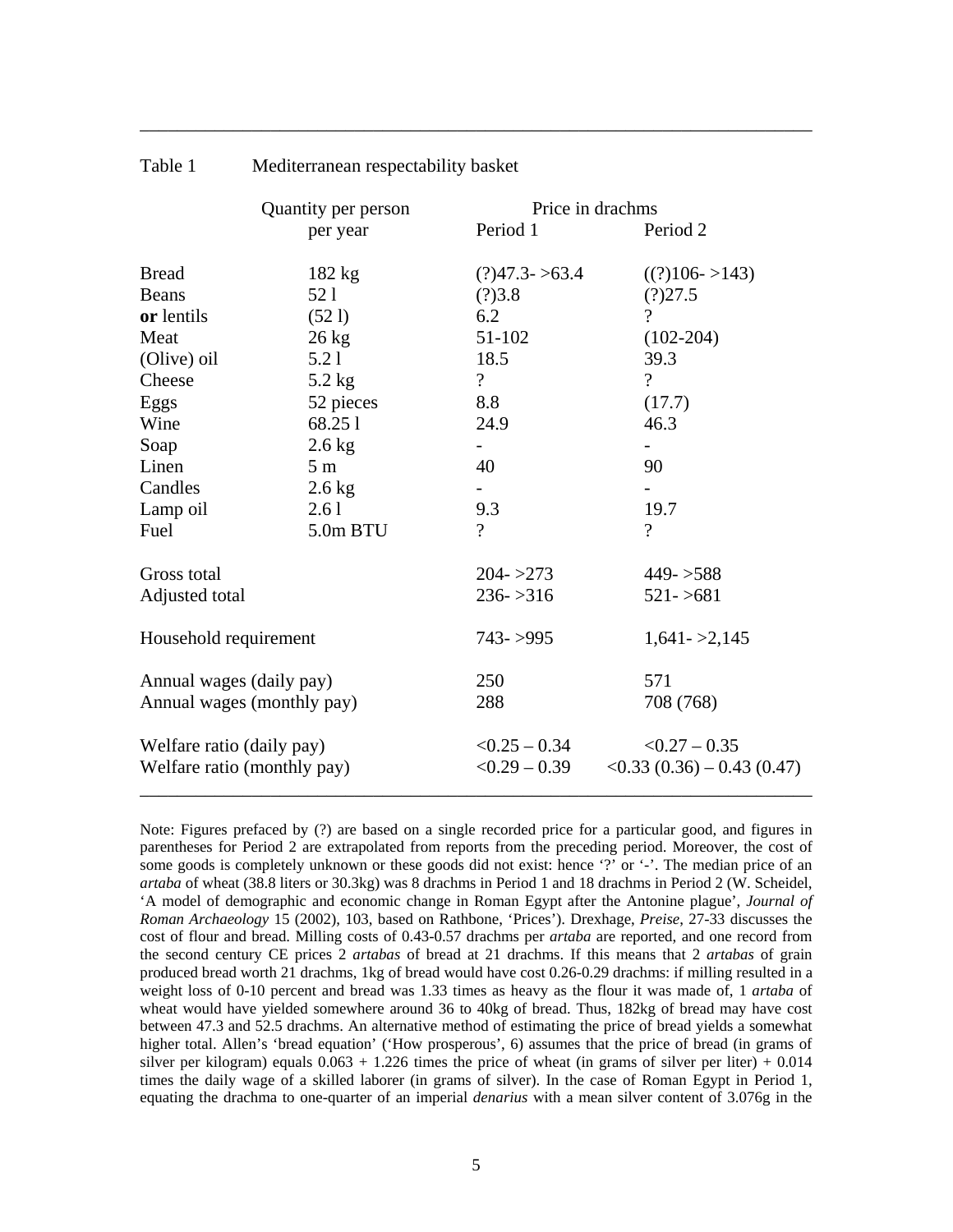mid-second century CE (cf. R. Duncan-Jones, *Money and government in the Roman empire* [Cambridge 1994], 227 table 15.6), this works out at approximately 0.268g of silver per kilogram of wheat – or 63.4 Egyptian drachms for 182kg of wheat – if we use the wage of an *unskilled* rural laborer. Since skilled workers would have earned more (but we cannot tell by how much), the actual amount would have been larger, i.e., >63.4 drachms. The bread prices for Period 2 are extrapolated from the estimates for Period 1 by multiplying the latter by 2.25 to reflect the 125 per cent increase in the median wheat price from 8 to 18 drachms between Periods 1 and 2. For beans and lentils, see Drexhage, *Preise*, 34-5. Meat prices are particularly poorly known: the estimate for Period 1 rests on only two price points (ibid. 54-5) and there is no independent information for Period 2. Oil and wine: Scheidel, 'A model', 103, based on Drexhage, *Preise*, 43-50 and Rathbone, 'Prices'. Eggs: Drexhage, Preise, 55-8. In the textile category, I have arbitrarily substituted 2 *chitons* (dresses) for 5 meters of linen, each priced at 20 drachms (the lowest price in Period 1) and 45 drachms (based on two prices for Period 2), respectively: see Drexhage, *Preise*, 354-63. Olive oil is assumed to have been used as lamp oil. There are no usable price data for cheese, soap, candles, or firewood (cf. Drexhage, *Preise*, 58, 112-8). Wages: Scheidel, 'A model', 104-5, based on Drexhage, *Preise*, 402-39. Following Allen, 'How prosperous', 6, I assume that day-laborers worked 250 days per year. For the adjusted totals, household requirements, and welfare ratios, see in the text below.

The gross results in Table 1 were adjusted by filling the gaps with the help of comparative evidence. In the three 'respectability baskets' drawn up using data from Diocletian's price edict and from eighteenth-century Strasbourg and Naples, aggregate expenses for cheese, soap, candles, and fuel account for between 12.7 and 13.9 percent of the total budgets. The internal consistency of these findings encourages extrapolation to Roman Egypt. Conjecturing that these four categories may have made up 13.7 percent of total spending (the mean for Strasbourg and Naples), I raised the gross tallies by 15.875 percent.<sup>[15](#page-5-0)</sup> In keeping with Allen's own calculations, I increased the resultant totals by 5 percent to account for housing and then multiplied them by three to scale them up to the requirements of a family.<sup>[16](#page-5-1)</sup> Once again, these overly schematic adjustments are undertaken simply to ensure comparability with Allen's results.

\_\_\_\_\_\_\_\_\_\_\_\_\_\_\_\_\_\_\_\_\_\_\_\_\_\_\_\_\_\_\_\_\_\_\_\_\_\_\_\_\_\_\_\_\_\_\_\_\_\_\_\_\_\_\_\_\_\_\_\_\_\_\_\_\_\_\_\_\_\_\_\_

Even allowing for wide margins of error, the overall picture is clear. Workers could not expect to earn more than a relatively modest fraction of this notional 'respectability basket'. The 'welfare ratio', which equals annual earnings divided by required expenditure, ranges from less than 0.25 to less than 0.5. By comparison, according to Diocletian's Price Edict, a day laborer could expect to be able to afford approximately half (51 percent) of this 'consumption basket'.<sup>[17](#page-5-2)</sup> Unskilled workers in

<span id="page-5-0"></span><sup>&</sup>lt;sup>15</sup> This method exposes me to the charge of circular reasoning. However, given the small share of these expenses in the total budget, this adjustment does not greatly affect the outcome. I believe that the benefit of being able to account for these items outweighs the hazard of circular reasoning. Alternatively, it would be possible to substitute oil for soap and candles.

<span id="page-5-1"></span><sup>&</sup>lt;sup>16</sup> Allen, 'How prosperous', 5. For the cost of housing, see ibid. (5-10 percent of household spending in later periods); Drexhage, *Preise*, 78-91, 450-2 (14 to 25 days' worth of wages sufficient to rent a home for a year).

<span id="page-5-2"></span> $17$  Allen, 'How prosperous', 3 calculates the daily silver wage of an unskilled laborer by adding a monthly allowance of 5 Italic *modii* (43.1 liters, equivalent to 3.33 *modii castrenses*) of wheat that is prorated by dividing it by 30 to estimate the daily amount. This leads to a 'welfare ratio' of 0.56 for the 'respectability basket' (ibid. 7). There are two problems with this approach. First of all, the price edict does not specify the daily food allowance that was to accompany the stated maximum cash wage of 25 *denarii*: 1.1 kilograms of wheat would have provided 3,670 calories, (at least) equal to the total caloric requirement of a physically hard-working adult man. Actual wheat allowances may well have been smaller. Secondly, since Allen reckons with only 250 work-days per year, the daily food allowance would only have been available 68.5 per cent of the time. Therefore, the monetary value of a properly prorated monthly food allowance of 3.33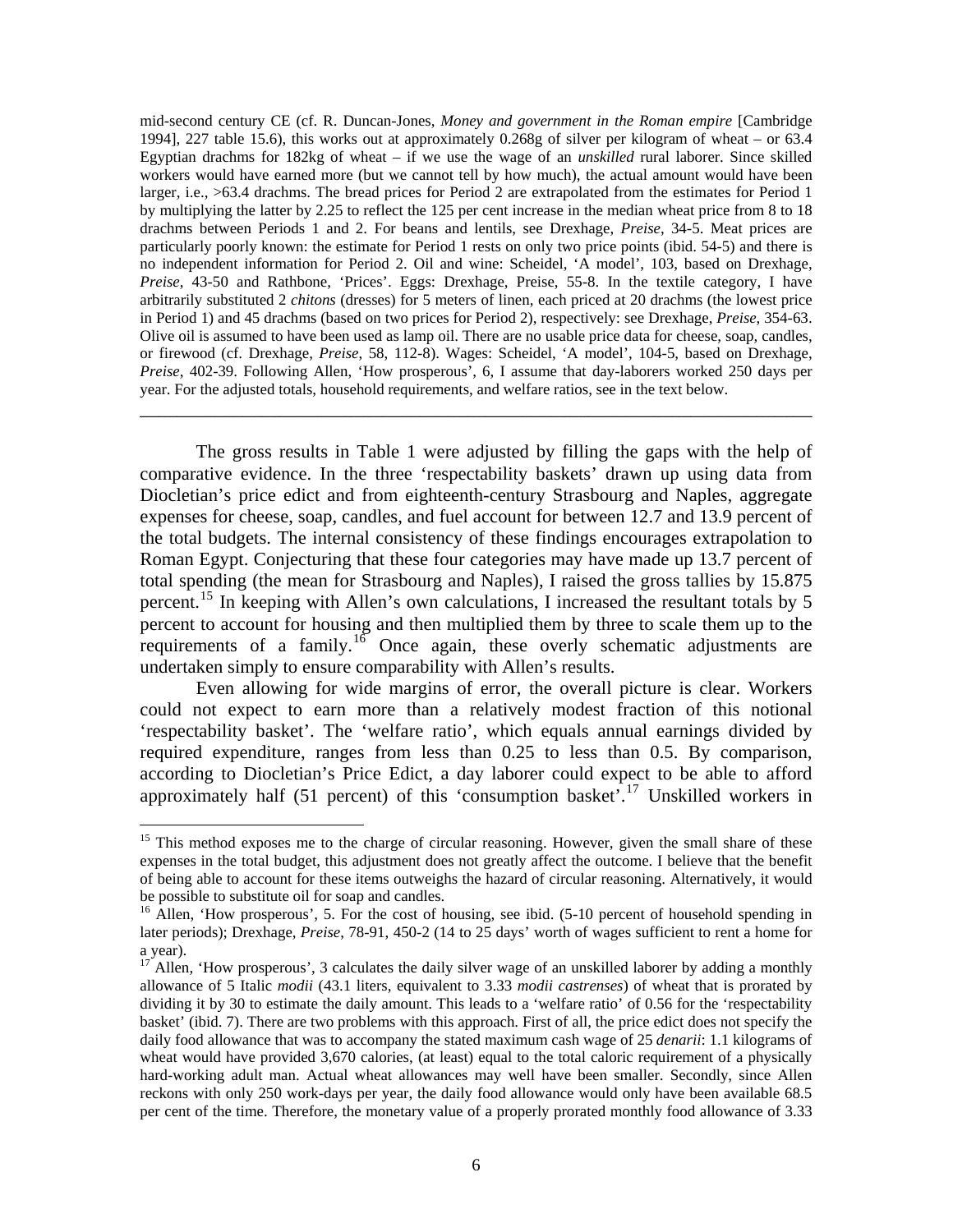Roman Egypt were as far removed from a 'respectable' lifestyle as their peers in Delhi, Beijing, and Florence in the early nineteenth century.<sup>[18](#page-6-0)</sup>

The requirements set out in this particular 'consumption basket' deliberately exceed those for bare subsistence by a considerable margin. For instance, it seems a priori unlikely that more than a relatively small proportion of all pre-modern Egyptian households could ever have hoped to spend more money on meat than on bread. In reality, many workers and their families would seek to control costs by reducing expenditure on non-food items, alcohol, animal protein, and even grain processing. This approach underlies Allen's aptly named 'bare bones subsistence basket' that ensures the same caloric intake (of 1,920 calories per day) as the 'respectability basket' but at much lower cost (Table 2). $^{19}$  $^{19}$  $^{19}$ 

\_\_\_\_\_\_\_\_\_\_\_\_\_\_\_\_\_\_\_\_\_\_\_\_\_\_\_\_\_\_\_\_\_\_\_\_\_\_\_\_\_\_\_\_\_\_\_\_\_\_\_\_\_\_\_\_\_\_\_\_\_\_\_\_\_\_\_\_\_\_\_\_

| Table 2                                                  | Bare bones subsistence basket |                 |                    |  |  |
|----------------------------------------------------------|-------------------------------|-----------------|--------------------|--|--|
|                                                          | Quantity per person           |                 | Price in drachms   |  |  |
|                                                          | per year                      | Period 1        | Period 2           |  |  |
| Wheat                                                    | $172 \text{ kg}$              | 45.4            | 102.2              |  |  |
| <b>Beans</b>                                             | $20 \text{ kg}$               | (?)4.9          | (?)27.4            |  |  |
| or lentils                                               | $(20 \text{ kg})$             | 3.9             | $\gamma$           |  |  |
| Meat                                                     | $5$ kg                        | (?)9.8          | ((?)19.6)          |  |  |
| (Olive) oil                                              | 5 1                           | 17.8            | 37.8               |  |  |
| Soap                                                     | $1.3 \text{ kg}$              |                 |                    |  |  |
| Linen                                                    | 3 <sub>m</sub>                | 20              | 45                 |  |  |
| Candles                                                  | $1.3 \text{ kg}$              |                 |                    |  |  |
| Lamp oil                                                 | 1.31                          | 4.6             | 9.8                |  |  |
| Fuel                                                     | 2.0m BTU                      | $\gamma$        | $\gamma$           |  |  |
| Gross total                                              |                               | 102-103         | 242                |  |  |
| Adjusted total                                           |                               | 112-113         | 266                |  |  |
| Household requirement (mean)                             |                               | 355             | 838                |  |  |
| Annual income (daily pay)<br>Annual income (monthly pay) |                               | 250<br>288      | 571<br>708 (768)   |  |  |
| Welfare ratio (daily pay)                                | Welfare ratio (monthly pay)   | $0.7\,$<br>0.81 | 0.68<br>0.85(0.92) |  |  |

*modii castrenses* (43.1 liters) of wheat priced at 100 *denarii* per *modius* would have been 7.6 rather than 11.1 *denarii*, for a daily wage of 32.6 instead of 36.1 *denarii*. In this case, the 'welfare ratio' would have been 0.51 instead of 0.56.

<sup>&</sup>lt;sup>18</sup> Allen, 'How prosperous', 14 fig. 2.

<span id="page-6-1"></span><span id="page-6-0"></span> $19 \text{ I}$  Ibid. 7-8.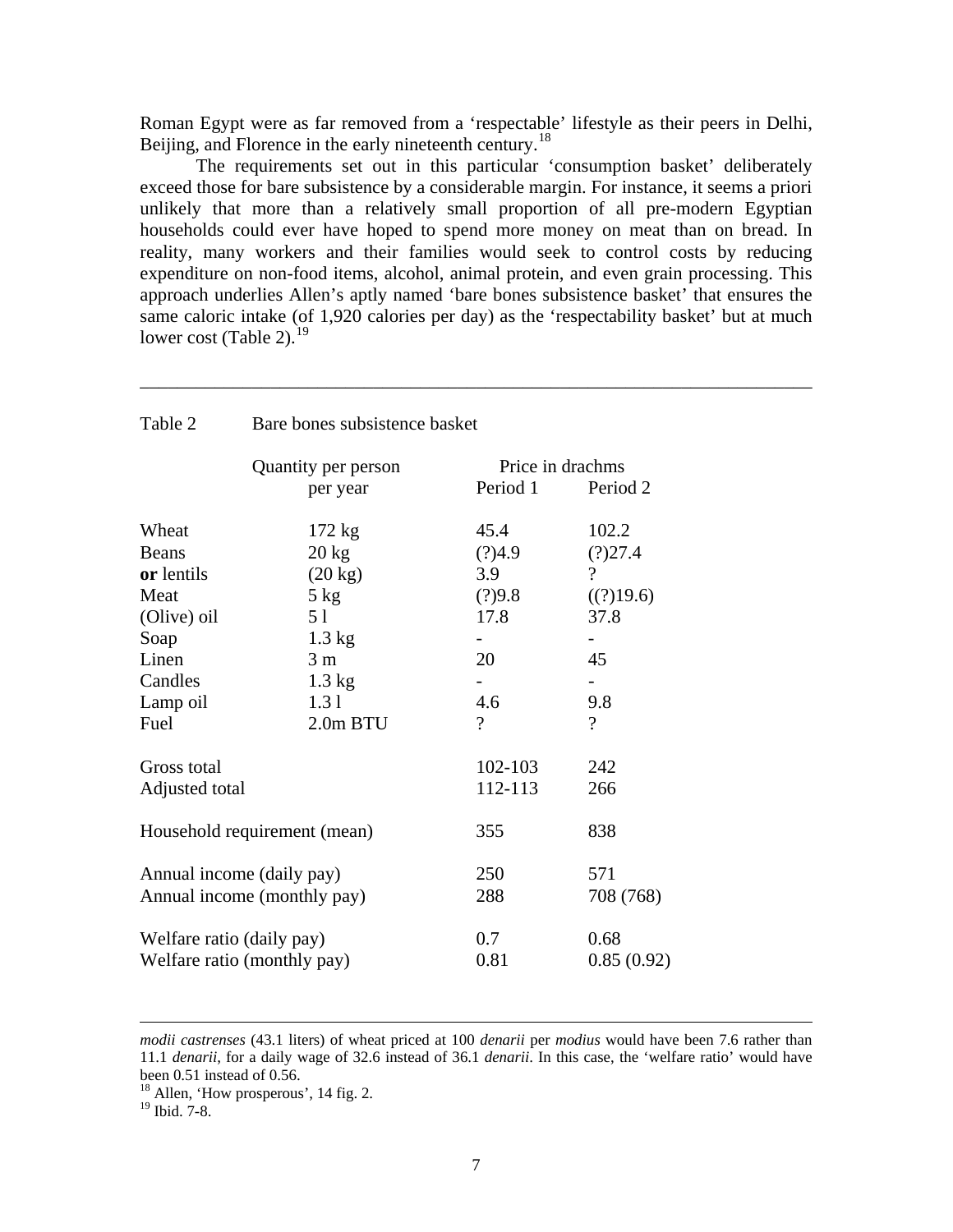Note: See above, note for Table 1. Here I reckon with the annual acquisition of one *chiton* rather than two. Using silver prices for eighteenth-century Naples (cf. Allen, 'How prosperous', 11 table 2), the aggregate cost for soap, candles, and fuel in this basket would have accounted for 9 percent of the total; thus, the adjusted totals raise the gross totals by 10 percent.

\_\_\_\_\_\_\_\_\_\_\_\_\_\_\_\_\_\_\_\_\_\_\_\_\_\_\_\_\_\_\_\_\_\_\_\_\_\_\_\_\_\_\_\_\_\_\_\_\_\_\_\_\_\_\_\_\_\_\_\_\_\_\_\_\_\_\_\_\_\_\_\_

\_\_\_\_\_\_\_\_\_\_\_\_\_\_\_\_\_\_\_\_\_\_\_\_\_\_\_\_\_\_\_\_\_\_\_\_\_\_\_\_\_\_\_\_\_\_\_\_\_\_\_\_\_\_\_\_\_\_\_\_\_\_\_\_\_\_\_\_\_\_\_\_

Table 2 suggests that by himself, an unskilled worker could expect to earn somewhere between 70 and 90 percent of a 'bare bones subsistence basket' for the whole family. This real income is some 20 to 40 percent lower than in the simulation based on Diocletian's price edict (which yields a 'welfare ratio' of 1.04).<sup>[20](#page-7-0)</sup>

It is worth stressing that these indices relate the needs of an entire family to the income of a single adult male worker. If the worker is viewed in isolation, his income considerably exceeds the costs associated with the 'bare bones subsistence basket' and under all but the most pessimistic assumptions meets the requirements of the 'respectability basket'. The present calculations adopt Allen's focus on the contribution of a single breadwinner for the sole purpose of ensuring cross-cultural comparability. In order to get a better idea of actual real income levels we have to consider the earnings potential of adult women and children. The papyrological record provides us with some relevant information. Wet-nurses are by far the best-documented group of female workers in Roman Egypt. Contracts from Period 1 report monthly wages of 5, 6, or 7 drachms, in each case supplemented by 0.5 liters of oil, as well as an average monthly wage of 6.67 drachms without food.<sup>[21](#page-7-1)</sup> Long-term employment was common: 2 and 2.5 years were the most popular periods.<sup>[22](#page-7-2)</sup> Under full employment, an average monthly wage of 6 drachms plus 0.5 liters of oil works out at 93 drachms per year, equivalent to about one-third of a male wage-laborer's annual pay in Period  $1.^{23}$  $1.^{23}$  $1.^{23}$  Children could contribute as well.<sup>24</sup> Documents from Period 1 record a number of daily wages for a *pais* (child) ranging from 0.57 to 1.14 drachms.<sup>[25](#page-7-5)</sup> The median wage in this sample, of 0.86 drachms per day, would have enabled a *pais* to earn 108 drachms per year even if he or she had found employment on only half as many days per year as an adult worker. This suggests that a de facto annual household income of around 450 to 500 drachms may be a more realistic estimate. By improving the 'welfare ratio' to 1.27 to 1.41 times the total cost of the 'bare bones subsistence basket' for Period 1, this would have provided extra revenue for tax payments and modest non-essential expenses. At the same time, even if a less meat-rich 'respectability basket' need not have cost more than 600 drachms per year, this standard

<span id="page-7-0"></span><sup>&</sup>lt;sup>20</sup> Adjusted from Allen, 'How prosperous', 8 (who gives a ratio of 1.16) according to my calculations in n.17.<br><sup>21</sup> Drexhage, *Preise*, 437-9.

<span id="page-7-3"></span>

<span id="page-7-2"></span><span id="page-7-1"></span><sup>&</sup>lt;sup>22</sup> M. M. Masciadri and O. Montevecchi, *I contratti di baliatico* (Milan 1984), 32-5.<br><sup>23</sup> For women's labor more generally, see W. Scheidel, 'The most silent women of Greece and Rome: rural labour and women's life in th

<span id="page-7-4"></span><sup>&</sup>lt;sup>24</sup> Child labor was common from an early age: see K. R. Bradley, *Discovering the Roman family* (New York 1991), 103-24; W. Petermandl, 'Kinderarbeit im Italien der Prinzipatszeit: ein Beitrag zur Sozialgeschichte des Kindes', *Laverna* 8 (1997), 113-36. 25 Drexhage, *Preise*, 413-22.

<span id="page-7-5"></span>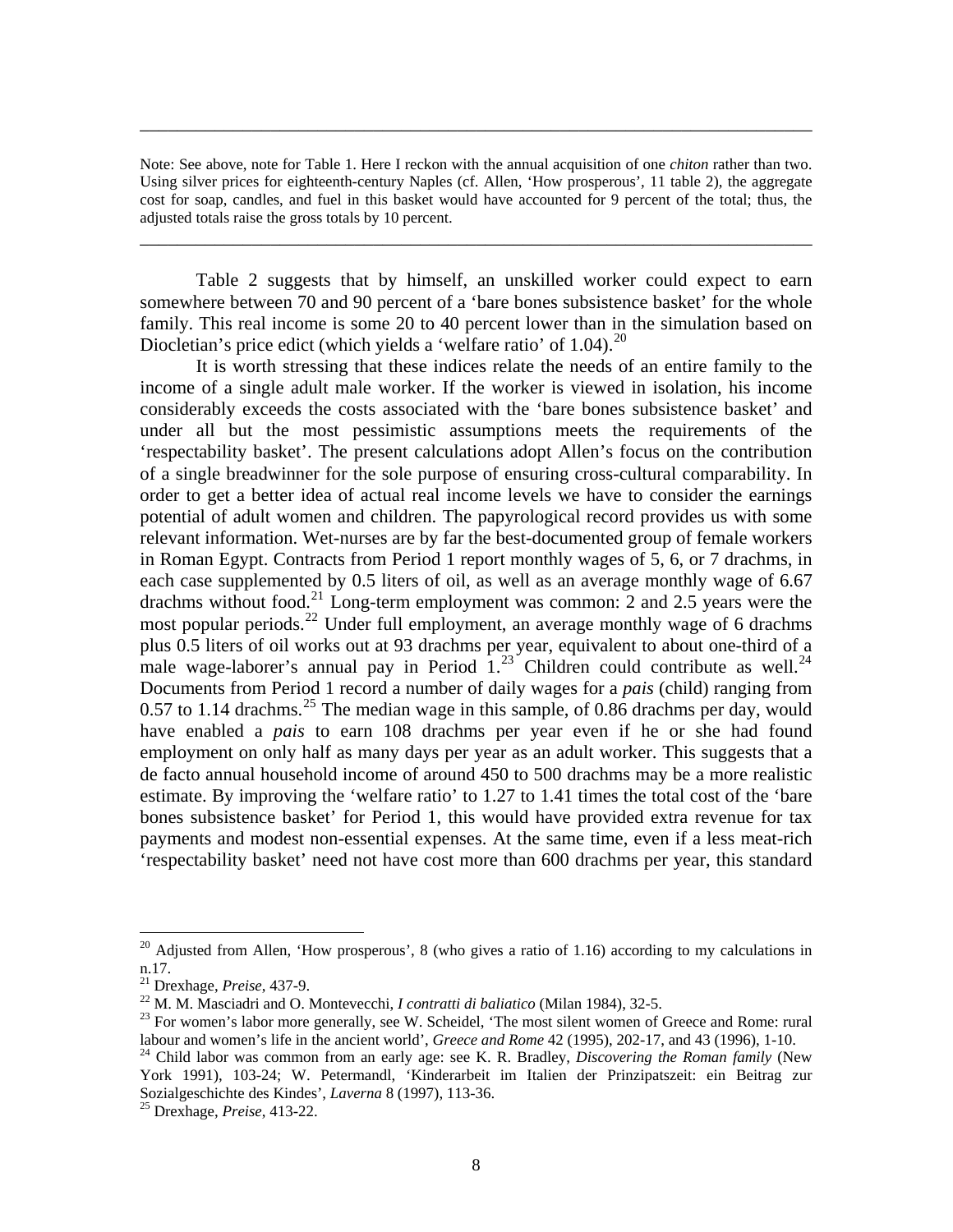would nevertheless have remained beyond the reach of most unskilled workers and their families. $26$ 

Table 3 compares several of the caps on prices and wages imposed by the price edict of 301 CE with actual prices and wages from Roman Egypt. To facilitate comparison, all amounts are expressed in fractions or multiples of the price of 1 liter of wheat.

\_\_\_\_\_\_\_\_\_\_\_\_\_\_\_\_\_\_\_\_\_\_\_\_\_\_\_\_\_\_\_\_\_\_\_\_\_\_\_\_\_\_\_\_\_\_\_\_\_\_\_\_\_\_\_\_\_\_\_\_\_\_\_\_\_\_\_\_\_\_\_\_

|                           | Price edict        | Roman Egypt    |                          |
|---------------------------|--------------------|----------------|--------------------------|
|                           | $(301 \text{ CE})$ | Period 1       | Period 2                 |
| Wheat (1 liter)           | <b>100</b>         | <b>100</b>     | <b>100</b>               |
| Beans (1 liter)           | 60                 | (?)36          | (?)89                    |
| Lentils (1 liter)         | 100                | 57             | $\overline{\mathcal{L}}$ |
| Wine (1 liter)            | 192-720            | 200            | 146                      |
| Olive oil (1 liter)       | 576-960            | 1,728          | 1,629                    |
| Salt (1 liter)            | 100                | $\overline{?}$ | (?)56                    |
| Honey (1 liter)           | 576-960            | (?)18,772      | $\overline{\mathcal{L}}$ |
| Meat (1 kilogram)         | 641-1,922          | 952-1,904      | $\overline{\mathcal{L}}$ |
| Cloak                     | 51,720             | (?)19,417      | (?)21,552                |
| Shirt/dress               | 16, 162 - 25, 860  | 11,650         | (?)<13,362               |
| Adult slave (generic)     | 258,600-387,900    |                |                          |
| Adult slave (skilled)     | 517,200-775,800    |                |                          |
| Adult slave (all)         |                    | 533,980        |                          |
| Daily wage<br>(unskilled) | 467                | 485            | 493                      |

Table 3 Price and wage ratios in Egypt and Diocletian's price edict

Note: See the references in the note for Table 1, with Drexhage, *Preise*, 41-2 (honey), 351-70 (garments), and W. Scheidel, 'Real slave prices and the relative cost of slave labor in the Greco-Roman world', *Ancient Society* 35 (2005), 1-17 (slaves). Well-attested Egyptian prices and wages are underlined. Bold typeface highlights the stable ratio of wheat prices to wages.

\_\_\_\_\_\_\_\_\_\_\_\_\_\_\_\_\_\_\_\_\_\_\_\_\_\_\_\_\_\_\_\_\_\_\_\_\_\_\_\_\_\_\_\_\_\_\_\_\_\_\_\_\_\_\_\_\_\_\_\_\_\_\_\_\_\_\_\_\_\_\_\_

The price ratios in the price edict tend to resemble the Egyptian ones for wine, a commodity that is frequently attested in the papyrological record,<sup>[27](#page-8-1)</sup> as well as for meat, shirts, and slaves. The 'soldier's mantle as in the *indictio* [i.e., as tax in kind], best

<span id="page-8-0"></span><sup>26</sup> Based on different assumptions about household composition and consumption needs, Drexhage, *Preise*, 454 estimates that anywhere from 800 to 1,500 daily (unskilled labor) wages were necessary to support a six-person household in Roman Egypt. In Allen's terminology, this translates to a 'welfare ratio' of 0.17 to 0.31.

<span id="page-8-1"></span><sup>&</sup>lt;sup>27</sup> Egyptian wine was more likely to resemble the cheap *vinum rusticum* of the Price Edict than pricier Italian varietals that account for the price spread in Table 3.